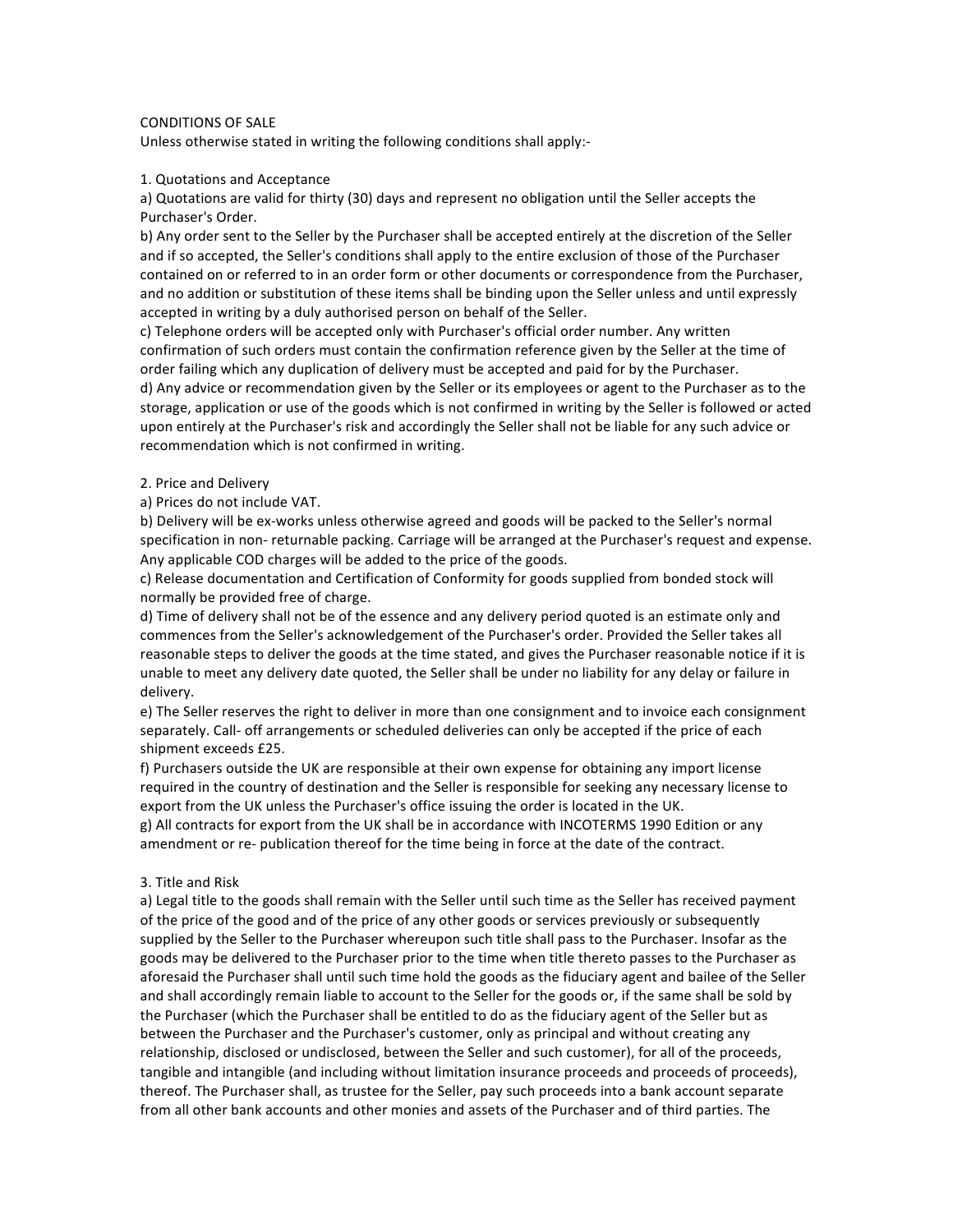Purchaser shall store the goods separate from any other goods of the Purchaser and of third parties and shall identify the goods as the property of the Seller. The purchaser shall not remove any identifying marks placed on the goods by the Seller.

b) Notwithstanding the retention by the Seller of legal title to the goods, (i) risk in the goods shall pass to the Purchaser on delivery to the Purchaser's delivery address and the Purchaser shall arrange for the Seller's interest in the same to be noted on all relevant insurance policies, (ii) the Seller shall be entitled to maintain an action against the Purchaser for the price of the goods or any part thereof, and (iii) the Purchaser shall be deemed to have accepted all goods upon their delivery by the Seller to the address specified in the order.

c) The Purchaser may exercise its right to sell the goods as the fiduciary agent of the Seller in the usual course of the Purchaser's business but such right (i) may be revoked at any time by the Seller giving notice to that effect if the Purchaser is in default for longer than seven days in the payment of any sum whatsoever due to the Seller (whether in respect of the goods or services supplied at any time by the Seller to the Purchaser or for any reason whatsoever) or if the Seller has bona fide doubts as to the solvency of the Purchaser, and (ii) shall automatically cease if a receiver, manager or administrator is appointed over the assets, undertaking or property of the Purchaser, or a winding-up or administration order against the Purchaser is made or petitioned, or any petition or order in bankruptcy against the Purchaser is presented or made, or the Purchaser goes into voluntary liquidation (otherwise than for the purposes of reconstruction or amalgamation while solvent) or calls a meeting of or makes arrangements or compositions with creditors.

d) Upon determination of the Purchaser's rights of sale under Condition (c) (i) or (c) (ii) above, the Purchaser shall place the goods at the disposal of the Seller (who shall be entitled to enter any premises of the Purchaser for the purpose of removing the goods and to remove the goods from the said premise) and/or, as the case may be, pay to the Seller the proceeds then held by the Purchaser as trustee for the Seller in accordance with Condition 3 (a).

## 4) Performance

Unless any performance figures, tolerances or characteristics have been specifically and expressly warranted by the Seller in writing, the Seller shall be under no liability whatsoever for any failure to attain such figures whether attributable to the Seller's negligence or otherwise.

## 5) Confidentiality

Both the Seller and Purchaser shall each keep confidential and shall not without the prior consent in writing of the other disclose to any third part, any technical or commercial information which it has acquired form the other as a result of discussions, negotiations and other communications between them relating to the goods and the Order.

#### 6) Unfair Contract Terms Act 1977

a) If and to the extent that s6 and/or 7 (3A) of the Unfair Contract Terms Act 1977 applies to the Order, no provision of these terms and conditions shall operate or be construed to operate so as to exclude or restrict the liability of the Seller for breach of the applicable warranties as to title and quiet possession implied into the terms and conditions of the Order by s12(3) of the Sale of Goods Act 1979, or s2(3) of the Supply of Goods and Services Act 1982, as amended by the Supply of Goods and Services Act 1994 whichever Act applies to the Order.

b) Where the Purchaser is a natural person and if and to the extent that s2(1) of the Unfair Contract Terms Act 1977 applies to the Order, nothing in these terms and conditions shall operate or be construed to operate so as to exclude or restrict the liability of the Seller for death or personal injury caused to the Purchaser by reason of the negligence of the Seller or of its servants, employees or agents.

#### 7) Payment and Set Off

a) Payment for UK deliveries shall be due 30 days from end of month except where the Seller stipulates C.W.O or C.O.D terms, or agrees in writing extended payment terms. The Seller reserves the right to charge interest before and after any judgement at 2% per month on any sum outstanding after the due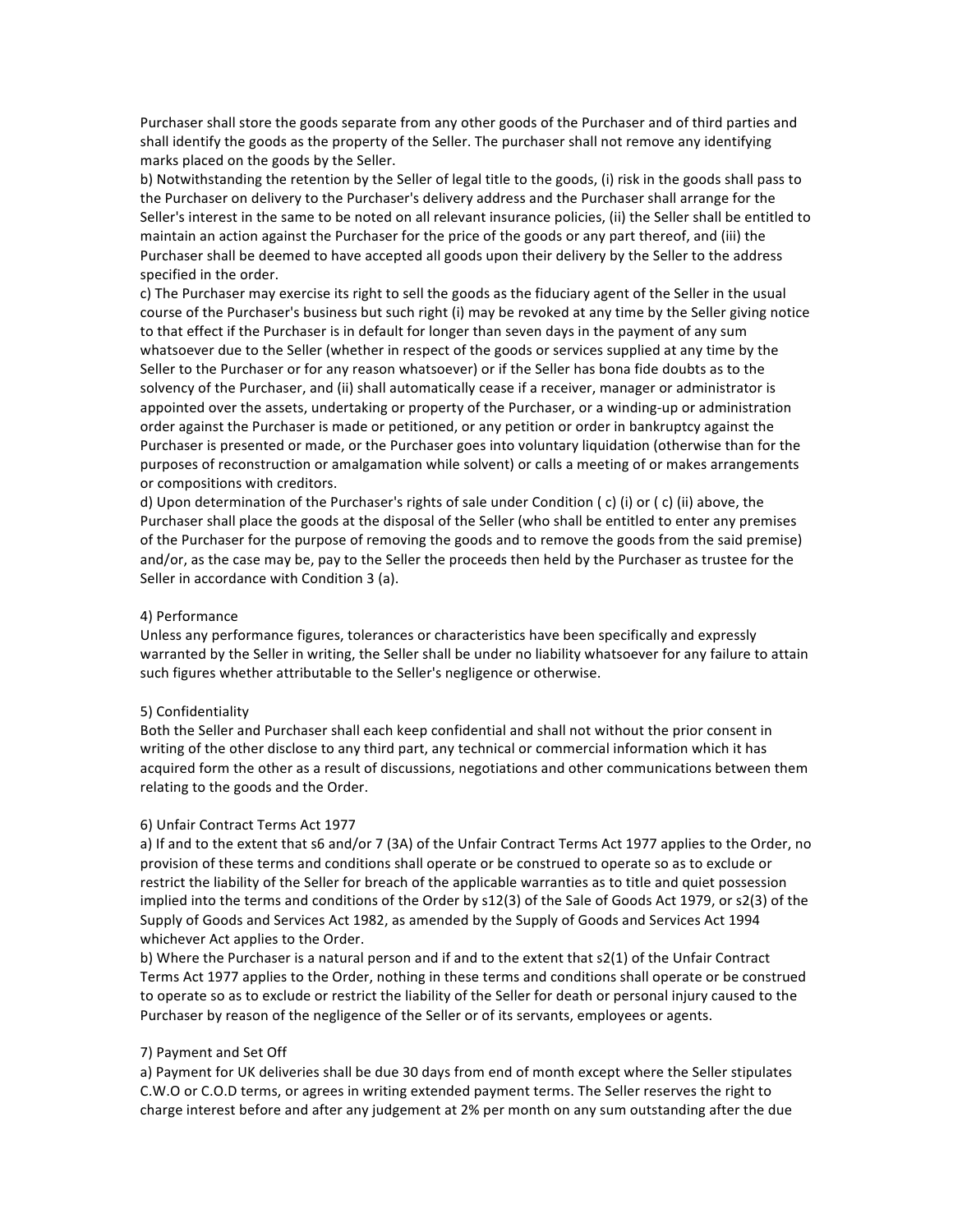date and to cancel the order or suspend any further deliveries.

b) Payments for exports from the UK shall be made in the UK through an irrevocable unconditional Letter of Credit established in favour of the Seller and confirmed by a London Clearing Bank. The Letter of Credit shall (i) have an initial validity equal to the delivery period plus one month, (ii) permit part shipments and (iii) provide for the release on each shipment of 100% of the contract value thereof. No liability to deliver goods shall arise before the Seller receives such a Letter of Credit.

c) Any discounts specified by the Seller shall apply only where payment is received as indicated above. Payment shall not be withheld on account of any claim by the Purchaser against the Seller. The Seller reserves the right to suspend deliveries where payment for any order, related or otherwise, has not been made by the due date and remains outstanding.

d) If at any time any sum of money becomes payable by the Seller to the Purchaser under or in connection with the contract or any breach thereof by the Seller, the Seller shall be entitled in addition to any other rights of set-off conferred by law, to set-off against such sum any amount then due, or which at any time thereafter become due, to the Seller from the Purchaser (or any other company in the Scorpion Automotive Ltd group of Companies) under the contract or any other contract order or transaction between the Seller (or any such other company) and the Purchaser.

## 8) Description and Data

a) All specifications, drawings and particulars of weights, dimensions, capacity or other details provided by the Seller are intended to give a general idea of the Goods but will not form part of the Contract (ii) if the description of any Goods in any correspondence, leaflet, invoice or the invoice or the catalogue varies from that of the manufacturer's description, the manufacturer's description will be deemed to be the correct description and shall take the precedence over the Seller's description. The manufacturer's description is available from the Seller on request. Goods will be supplied to the manufacturer's current specification and finish. The description of the goods has been given by way of identification only and the use of such description shall not constitute a sale by description.

b) The Seller shall use reasonable endeavours to ensure the accuracy of technical data or literature relating to the goods, but the Seller (save, for death or personal injury) accepts no liability in contract, tort (including negligence or breach of statutory duty) or otherwise for any damage or injury arising directly or indirectly from any error or omission in such technical data or literature.

#### 9) Guarantee

a) Any defects which under proper use appear in our products within a period of 2 years (or unless otherwise stated) after installation and which are due to faulty materials, workmanship or design will be made good by the Seller either by repair or, at its option, by replacement provided that the Goods or the defective parts thereof are returned to Seller, carriage paid and suitably packaged, within the 2 year period, together with a claim in writing which specifies the date of purchase and providing that the subscriptions payments have been continuous from the date of purchase. Software programs are supplied on the strict understanding that Seller does not warrant their functions to be free from defects or errors. No goods may be returned for credit unless previously agreed with Seller. The Seller's sole obligation and Purchaser's sole remedy under this provision is limited to the cost of repair or replacement of the goods supplied irrespective of the nature of the claims, whether in contract, tort or otherwise.

b) All items (including without limitation software programs) added to or incorporated into the Goods by Purchaser must be removed from the Goods prior to return to the Seller. The Seller shall not be liable in respect of any loss or damage resulting from any such items not so removed being damaged and the return of the Goods by Purchaser will authorise Seller to remove such items from the Goods without liability.

c) This guarantee is provided by Seller and accepted by Purchaser in substitution for all express or implied representations conditions or warranties, statutory or otherwise, as to the state quality fitness for purpose or performance of the Goods (or any materials used in connection therewith) or the standard of workmanship and all such representations conditions and warranties are hereby excluded. d) The Seller shall not be liable in any way whatsoever whether in contract, in tort, in misrepresentation or under statute or common law or otherwise for any consequential or other loss, damager or injury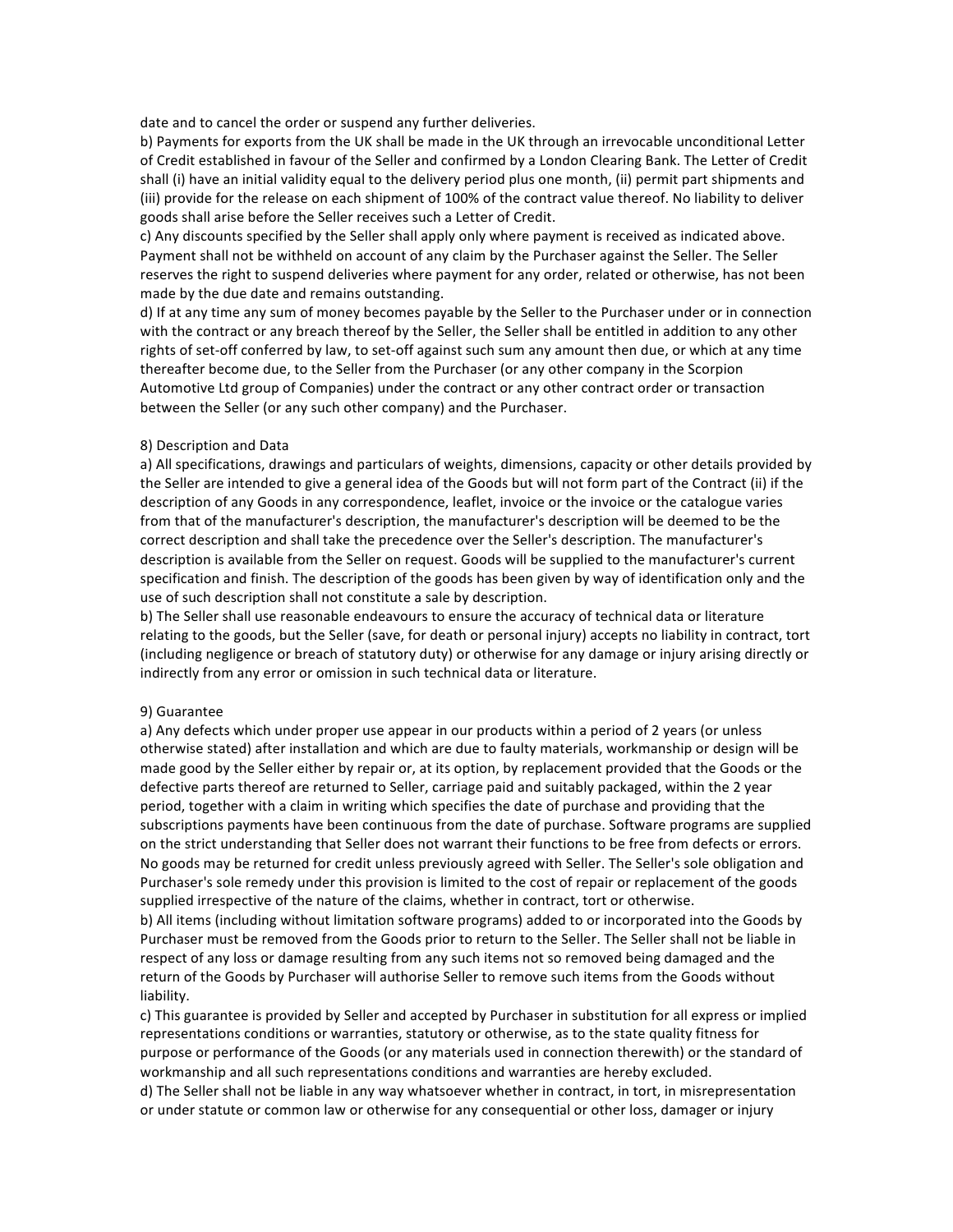however caused and whether caused by Seller's negligence which may arise out of or in connection with the supply of the Goods to the Purchaser except for liability which for death or personal injury arising from Seller's negligence. This Guarantee does not apply to Goods which have been subject to misuse (including static discharge), neglect, accident or modification, or which have been soldered or altered during assembly and are not capable of being tested

# 10) Subscriptions

For ScorpionTrack or TrakKing, the company offers an optional annual or duration subscription for the on going use of the company's servers and airtime as well as for 24/7 monitoring where applicable. The current prices for these options are published on the website. Annual means any 12 month period from the date of subscription Duration means for the duration of ownership of the vehicle which has had the Tracking unit installed, on the original vehicle and by the original owner.

In the event of a customer selling their vehicle with a ScorpionTrack or TrakKing product installed then the new owner will be liable to pay the full subscriptions charge. In the event that a customer should wish to take their ScropionTrack or TrackKing unit with them when they sell their vehicle and have it installed in their next vehicle then the following rule will apply. If a duration payment has been made then Scorpion will continue to support the product for a period of 3 years from date of original installation in the 1st vehicle. If annual subscription has been paid then Scorpion will continue to support this until the end of the 12 month period.

#### 11) Force Majeure

The Seller shall have no liability in respect of failure or delay in delivery or in performance of any obligations under the contract due to any cause outside the Seller's control.

#### 12) Price Variation

The Seller reserves the right to increase the price of goods in proportion to any increase of costs to the Seller between the date of acceptance of the order and the date of delivery (including without limitation costs relating to exchange rates, lab5our, materials, transport and taxes). The Seller also reserves the right to increase the price of goods where the increase is due to any act or default of the Purchaser, including without limitation the cancellation by the Purchaser of part of any order or non-adherence to agreed calloff or schedule delivery arrangements.

#### 13) Storage

When delivery is delayed for reasons attributable to the Purchaser or its agents (a) storage and other additional costs will be charged to the Purchaser, (b) the goods will be at the Purchaser's risk from the date of commencement of such delay, (c) the original delivery date shall be the date of commencement of the guarantee and (d) the Seller may invoice the price on the original delivery date.

### 14) Intellectual Property Rights

a) The sales of the goods and the publication of any information of technical data relating thereto does not imply, and the Seller gives no warranty or condition whether expressed or implied by statute, at common law or otherwise as to freedom from infringement of the patent, registered design, trademark, trade-name, copyright or other intellectual property rights of third parties (whether arising or created before or after the date of delivery of the goods) ("IPR") in respect of the goods or any particular application thereof or any method in which the goods are used or disposed of or any combination of the goods with or into any other product (whether or not supplied by the Seller), whether or not that application, method or combination is the only application, method or combination in which the goods can be disposed of or used.

b) The Purchaser warrants that any design and specifications supplied or specified by it to the Seller will not involve the infringement of any IPR in the manufacture and sale of the goods by the Seller. c) The Purchaser undertakes to indemnify and keep indemnified the Seller against all royalties, claims, actions demands, proceedings, losses and costs in connection with any infringement or alleged infringement of any IPR arising out of or in connection with the matters described in paragraphs (a)